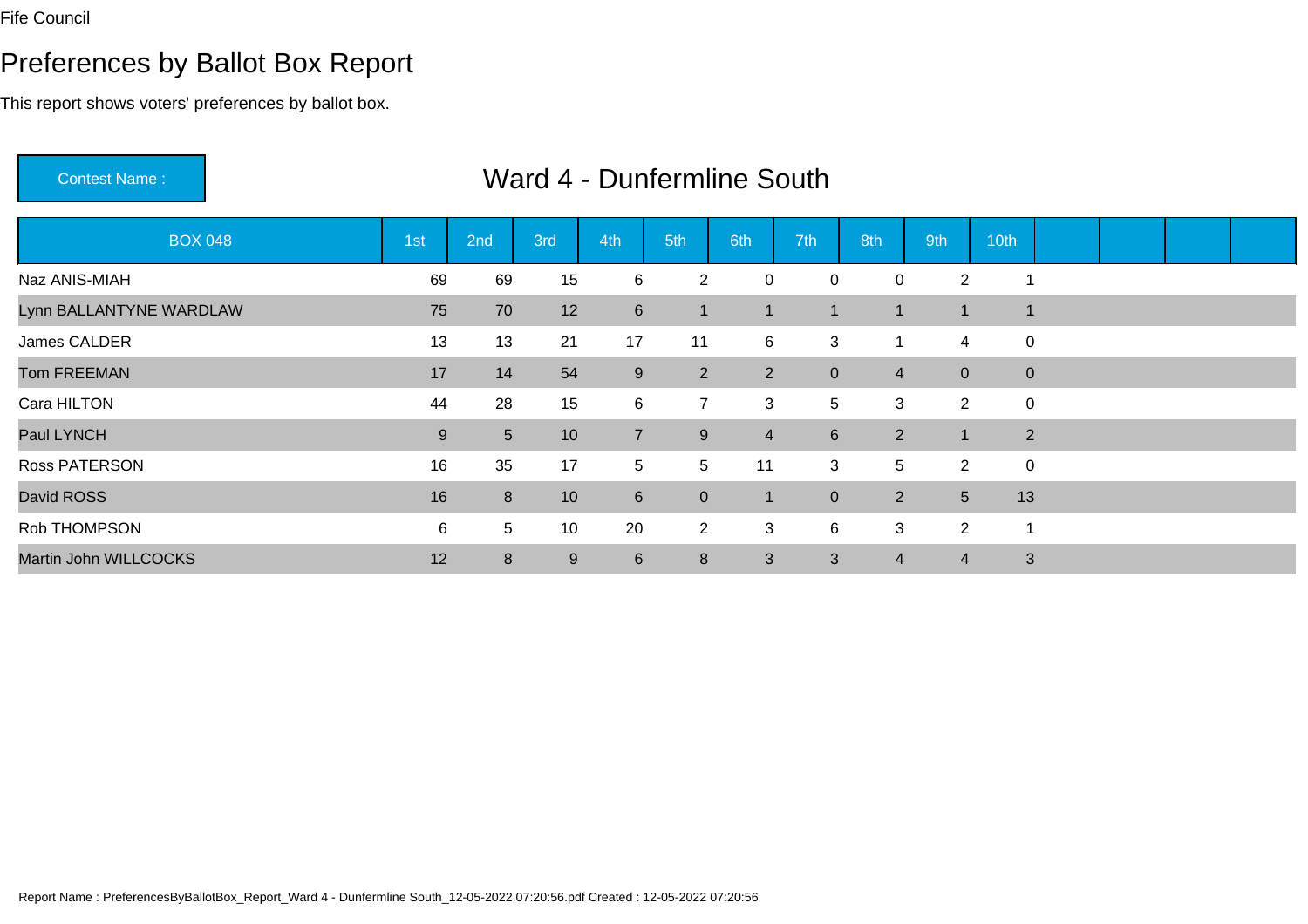# Preferences by Ballot Box Report

This report shows voters' preferences by ballot box.

Contest Name :

| <b>BOX 049</b>          | 1st     | 2nd            | 3rd | 4th            | 5th             | 6th             | 7th                     | 8th            | 9th            | 10th           |  |  |
|-------------------------|---------|----------------|-----|----------------|-----------------|-----------------|-------------------------|----------------|----------------|----------------|--|--|
| Naz ANIS-MIAH           | 69      | 70             | 18  | 9              | 4               |                 | $\mathbf 0$             | $\pmb{0}$      |                | 3              |  |  |
| Lynn BALLANTYNE WARDLAW | 68      | 71             | 19  | $9\,$          | $\overline{2}$  | 3               | $\overline{0}$          | 1              | 3              | $\overline{1}$ |  |  |
| James CALDER            | 10      | 18             | 30  | 21             | 14              | 10              | 4                       | 3              | -4             |                |  |  |
| <b>Tom FREEMAN</b>      | $\bf 8$ | $6 \,$         | 56  | 19             | 8               | 6               | 5 <sup>5</sup>          | $\overline{4}$ | $\overline{2}$ | $\mathbf 0$    |  |  |
| Cara HILTON             | 65      | 37             | 28  | 17             | 8               | 6               | 5                       | $\overline{2}$ | $\mathbf 0$    | $\mathbf 0$    |  |  |
| Paul LYNCH              | 12      | 10             | 8   | $\overline{2}$ | $\overline{4}$  | 5 <sup>5</sup>  | $6^{\circ}$             | $6\phantom{1}$ | 8              | $\overline{7}$ |  |  |
| Ross PATERSON           | 27      | 62             | 15  | 19             | 10              | 11              | 4                       | 3              | $\mathbf 0$    | 0              |  |  |
| David ROSS              | 39      | $\overline{7}$ | 10  | $\overline{7}$ | $\overline{2}$  |                 | $\overline{\mathbf{A}}$ | $\overline{7}$ | 9              | 10             |  |  |
| Rob THOMPSON            | 6       | 3              | 17  | 15             | $5\phantom{.0}$ | $5\overline{)}$ | 9                       | 5              | $\overline{4}$ | 3              |  |  |
| Martin John WILLCOCKS   | 17      | 12             | 15  | 8              | $\overline{7}$  | 3               | $6^{\circ}$             | 6              | $\overline{7}$ | 9              |  |  |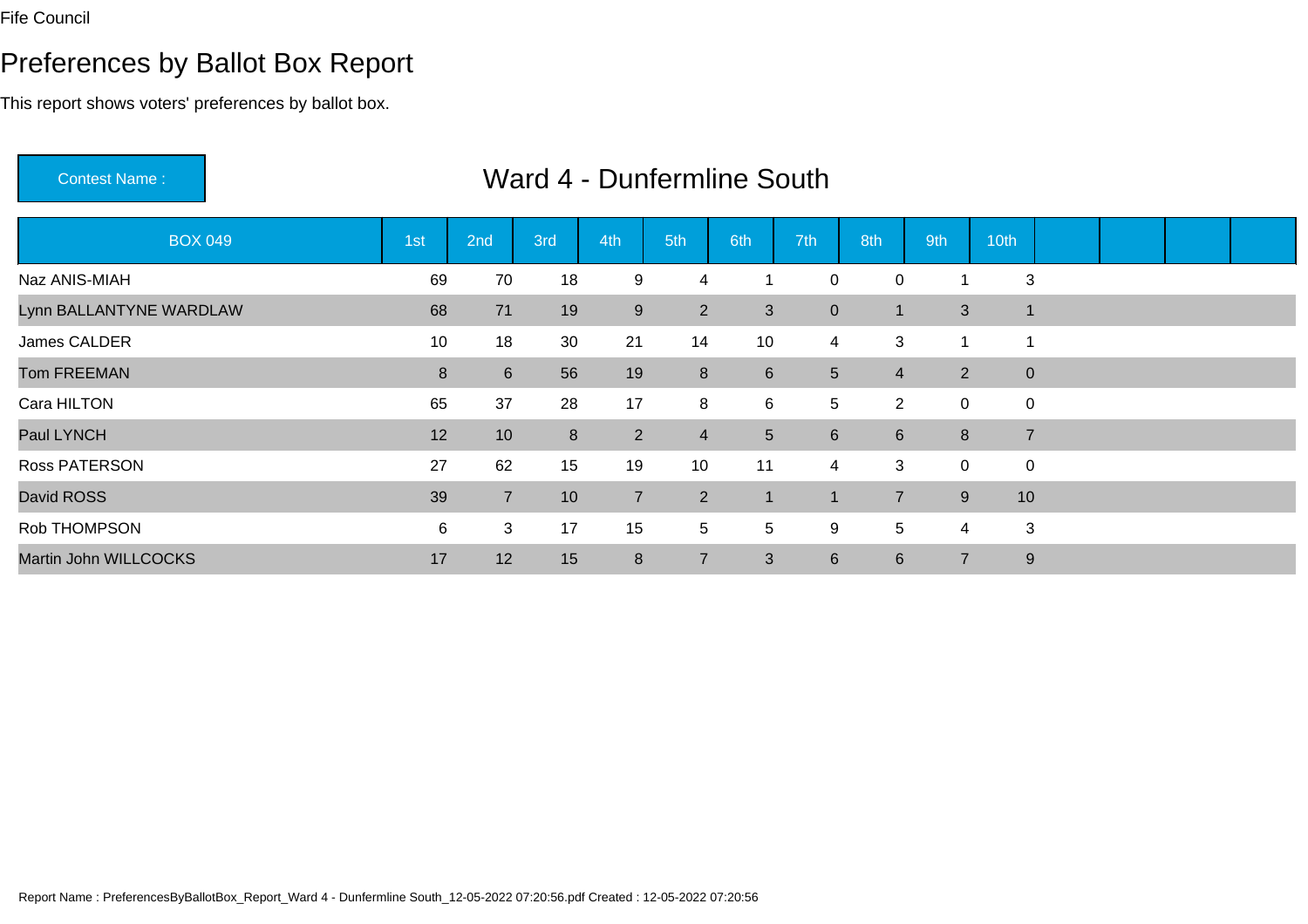# Preferences by Ballot Box Report

This report shows voters' preferences by ballot box.

Contest Name :

| <b>BOX 050</b>          | 1st              | 2nd            | 3rd | 4th            | 5th            | 6th              | 7th            | 8th              | 9th              | 10th           |  |  |
|-------------------------|------------------|----------------|-----|----------------|----------------|------------------|----------------|------------------|------------------|----------------|--|--|
| Naz ANIS-MIAH           | 80               | 81             | 13  | 5              | $\overline{2}$ | $\overline{2}$   | 1              | 3                | 3                | $\mathbf 0$    |  |  |
| Lynn BALLANTYNE WARDLAW | 73               | 91             | 20  | $\overline{5}$ | 2 <sup>1</sup> | $\overline{0}$   | $2^{\circ}$    | $\boldsymbol{0}$ | $\mathbf 1$      | $\overline{2}$ |  |  |
| James CALDER            | 17               | 25             | 35  | 22             | $\overline{7}$ | 11               | 5              | 5                | $\overline{2}$   | 0              |  |  |
| <b>Tom FREEMAN</b>      | 16               | 18             | 58  | 12             | 9              | 5                | $6^{\circ}$    | $\mathbf{0}$     | $\overline{0}$   | $\blacksquare$ |  |  |
| Cara HILTON             | 46               | 30             | 38  | 18             | 12             | 4                | $\overline{7}$ | 13               | $\mathbf 0$      | $\mathbf 0$    |  |  |
| Paul LYNCH              | $6 \overline{6}$ | $\overline{4}$ | 15  | $5\phantom{.}$ | 12             | $6 \overline{6}$ | $\overline{4}$ | 10               | $\overline{4}$   | 8              |  |  |
| <b>Ross PATERSON</b>    | 20               | 46             | 21  | 16             | 10             | 12               | 12             | $\overline{2}$   | 8                | $\mathbf 0$    |  |  |
| David ROSS              | 29               | $\overline{4}$ | 10  | 3              | $\mathbf{3}$   | 5 <sup>5</sup>   | $\mathbf{3}$   | $\overline{4}$   | 12               | 19             |  |  |
| Rob THOMPSON            | $\overline{7}$   | 6              | 15  | 18             | $\overline{7}$ | 5                | 9              | 3                | 6                | 3              |  |  |
| Martin John WILLCOCKS   | 45               | 14             | 8   | 16             | $\overline{7}$ | 5                | 3              | $6\phantom{1}$   | $6 \overline{6}$ | $\overline{7}$ |  |  |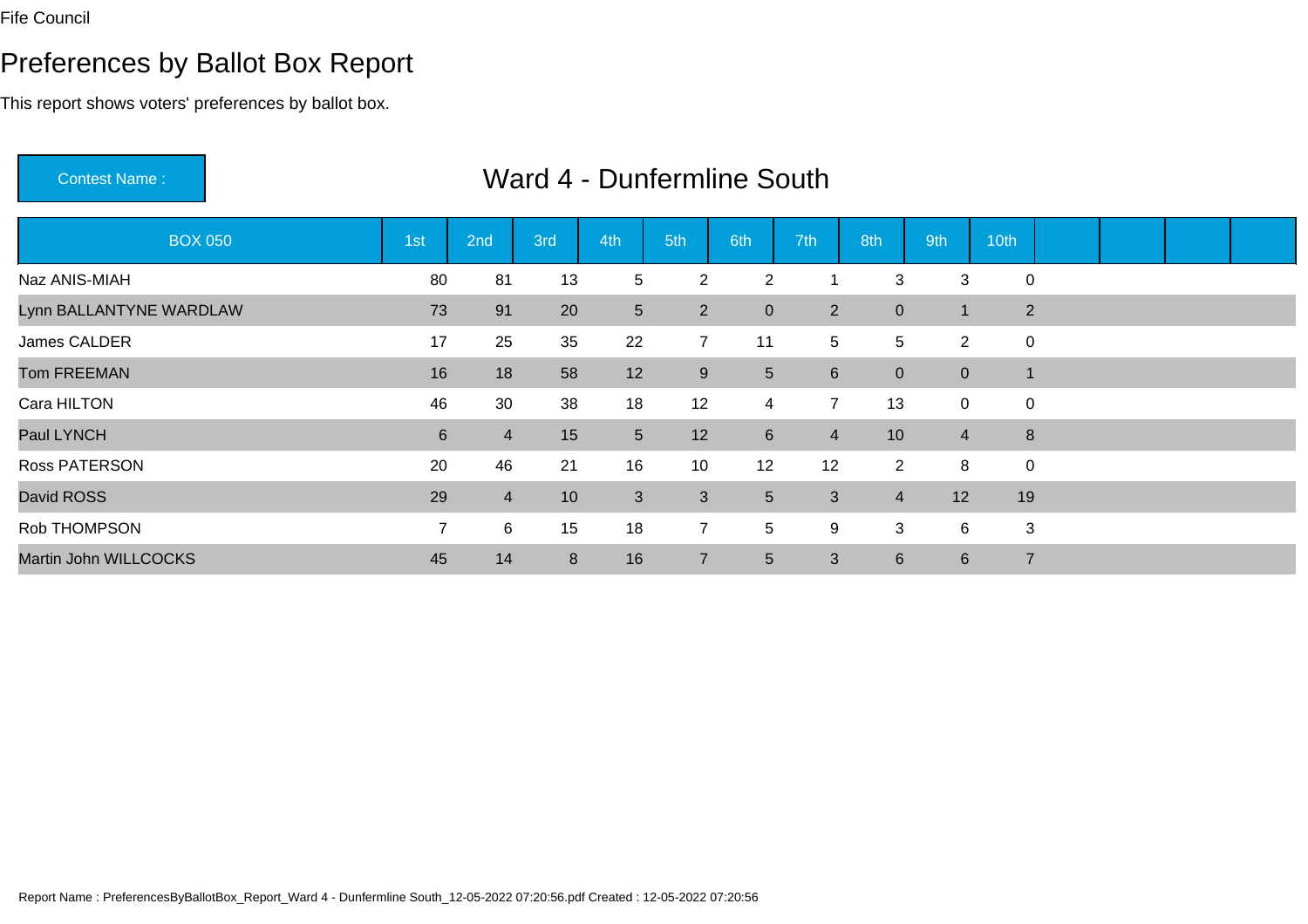# Preferences by Ballot Box Report

This report shows voters' preferences by ballot box.

Contest Name :

| <b>BOX 051</b>          | 1st | 2nd             | 3rd | 4th            | 5th            | 6th            | 7th          | 8th            | 9th             | 10th            |  |  |
|-------------------------|-----|-----------------|-----|----------------|----------------|----------------|--------------|----------------|-----------------|-----------------|--|--|
| Naz ANIS-MIAH           | 85  | 68              | 16  | 10             | 3              | $\overline{2}$ | 0            | 0              | 3               | $\overline{c}$  |  |  |
| Lynn BALLANTYNE WARDLAW | 72  | 85              | 22  | $\overline{7}$ | $5\phantom{.}$ | $\overline{2}$ |              | 1              | $\overline{2}$  | 1               |  |  |
| James CALDER            | 34  | 36              | 39  | 12             | 11             | 4              | 5            | 4              | 1               | 0               |  |  |
| <b>Tom FREEMAN</b>      | 8   | 17              | 47  | 15             | 9              | 8              | $\mathbf 1$  | 3              | $\overline{0}$  | $\mathbf 0$     |  |  |
| Cara HILTON             | 70  | 36              | 41  | 16             | 9              | $\overline{7}$ | 3            | 4              | 1               | 0               |  |  |
| Paul LYNCH              | 12  | 10              | 11  | 11             | 8              | 9              | $\mathbf{3}$ | 5              | 2               | $\overline{4}$  |  |  |
| <b>Ross PATERSON</b>    | 19  | 60              | 23  | 22             | 10             | 6              | 6            | 3              | 3               | 1               |  |  |
| David ROSS              | 33  | 19              | 10  | $6\phantom{1}$ | $6\phantom{1}$ | $\overline{2}$ | 1            | $\mathfrak{S}$ | $6\overline{6}$ | 12              |  |  |
| Rob THOMPSON            | 8   | 5 <sup>5</sup>  | 11  | 14             | 5              | $\overline{2}$ | 3            | 4              | 4               | 0               |  |  |
| Martin John WILLCOCKS   | 34  | 10 <sup>°</sup> | 19  | 9              | $\overline{4}$ | 3              | 9            | 1              | $\overline{4}$  | $5\phantom{.0}$ |  |  |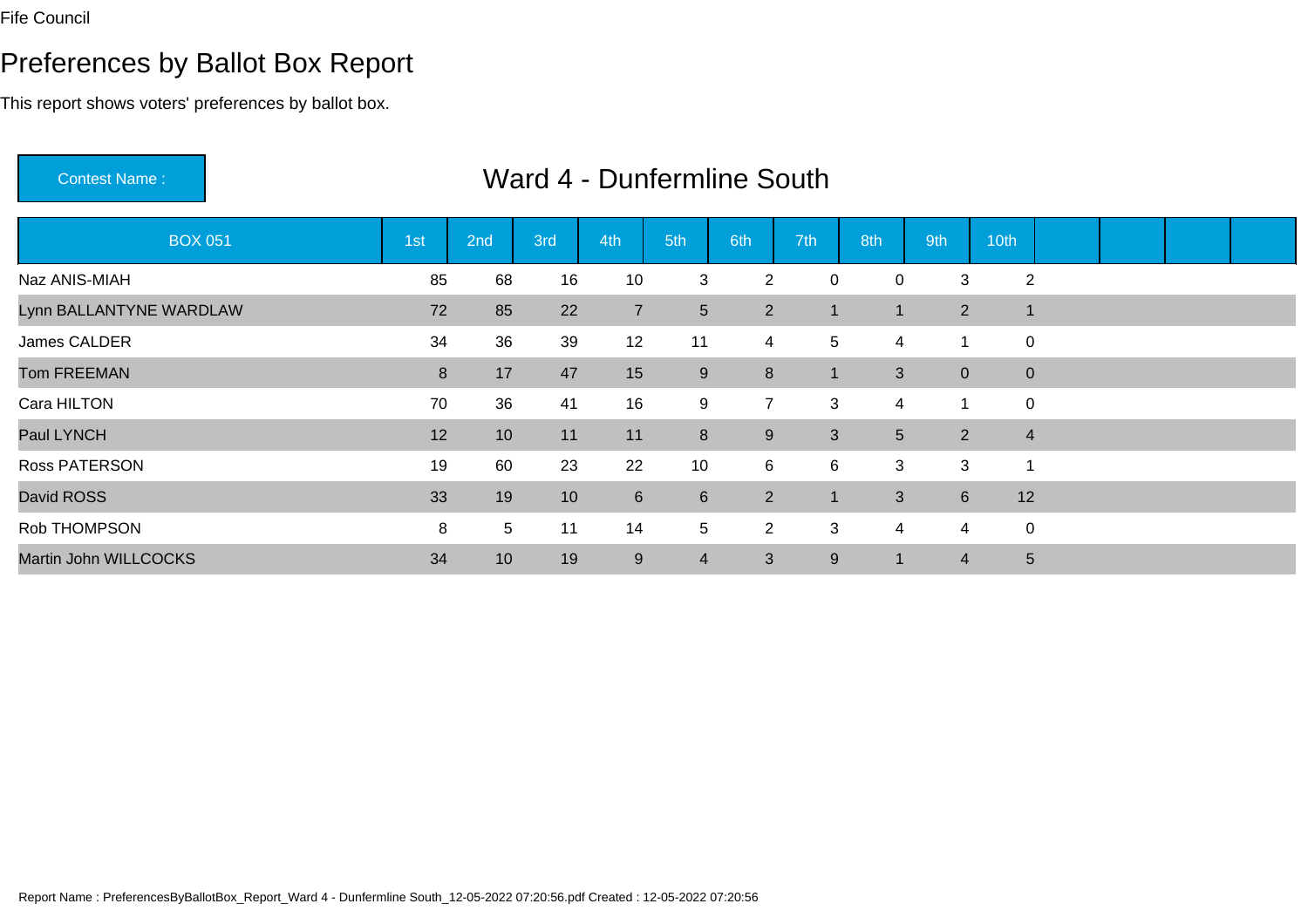# Preferences by Ballot Box Report

This report shows voters' preferences by ballot box.

Contest Name :

| <b>BOX 052</b>          | 1st            | 2nd            | 3rd | 4th            | 5th            | 6th            | 7th            | 8th                     | 9th            | 10th           |  |  |
|-------------------------|----------------|----------------|-----|----------------|----------------|----------------|----------------|-------------------------|----------------|----------------|--|--|
| Naz ANIS-MIAH           | 45             | 51             | 20  | $\overline{7}$ | 3              |                | $\mathbf 0$    | $\overline{\mathbf{1}}$ | 0              | 0              |  |  |
| Lynn BALLANTYNE WARDLAW | 42             | 55             | 23  | 9              | $5\phantom{.}$ | $\overline{2}$ |                | $\mathbf{0}$            | 1              | $\mathbf{0}$   |  |  |
| James CALDER            | 134            | 25             | 31  | 13             | 13             | $\overline{2}$ | $\mathbf 0$    | $\mathbf 0$             | 0              | 1              |  |  |
| <b>Tom FREEMAN</b>      | 13             | 15             | 32  | 14             | $\mathbf{3}$   | 5 <sup>5</sup> | $\overline{0}$ | $\mathbf{0}$            | $\overline{0}$ | $\mathbf 0$    |  |  |
| Cara HILTON             | 48             | 71             | 29  | 17             | 6              | 3              | 3              | $\overline{2}$          | $\mathbf 0$    | 0              |  |  |
| Paul LYNCH              | $\overline{2}$ | $\overline{4}$ | 8   | 3              | $\overline{4}$ | $\mathbf 1$    | $\overline{4}$ | $\mathfrak{S}$          | $\overline{2}$ | $\overline{2}$ |  |  |
| Ross PATERSON           | 13             | 41             | 28  | 11             | $\overline{4}$ | 10             | 5              | $\mathbf 0$             | 1              | 0              |  |  |
| David ROSS              | 28             | 29             | 24  | 8              | $\overline{2}$ | $\overline{0}$ | $\overline{0}$ | $\overline{4}$          | $\overline{7}$ | $\mathbf 1$    |  |  |
| Rob THOMPSON            | 5              | -1             | 11  | $\overline{4}$ | $\mathbf{3}$   |                |                | 3                       | 1              | 0              |  |  |
| Martin John WILLCOCKS   | 19             | 15             | 18  | $6\phantom{1}$ | $\mathbf 1$    | 3              | $\overline{4}$ | $\blacktriangleleft$    | 1              | $5\phantom{.}$ |  |  |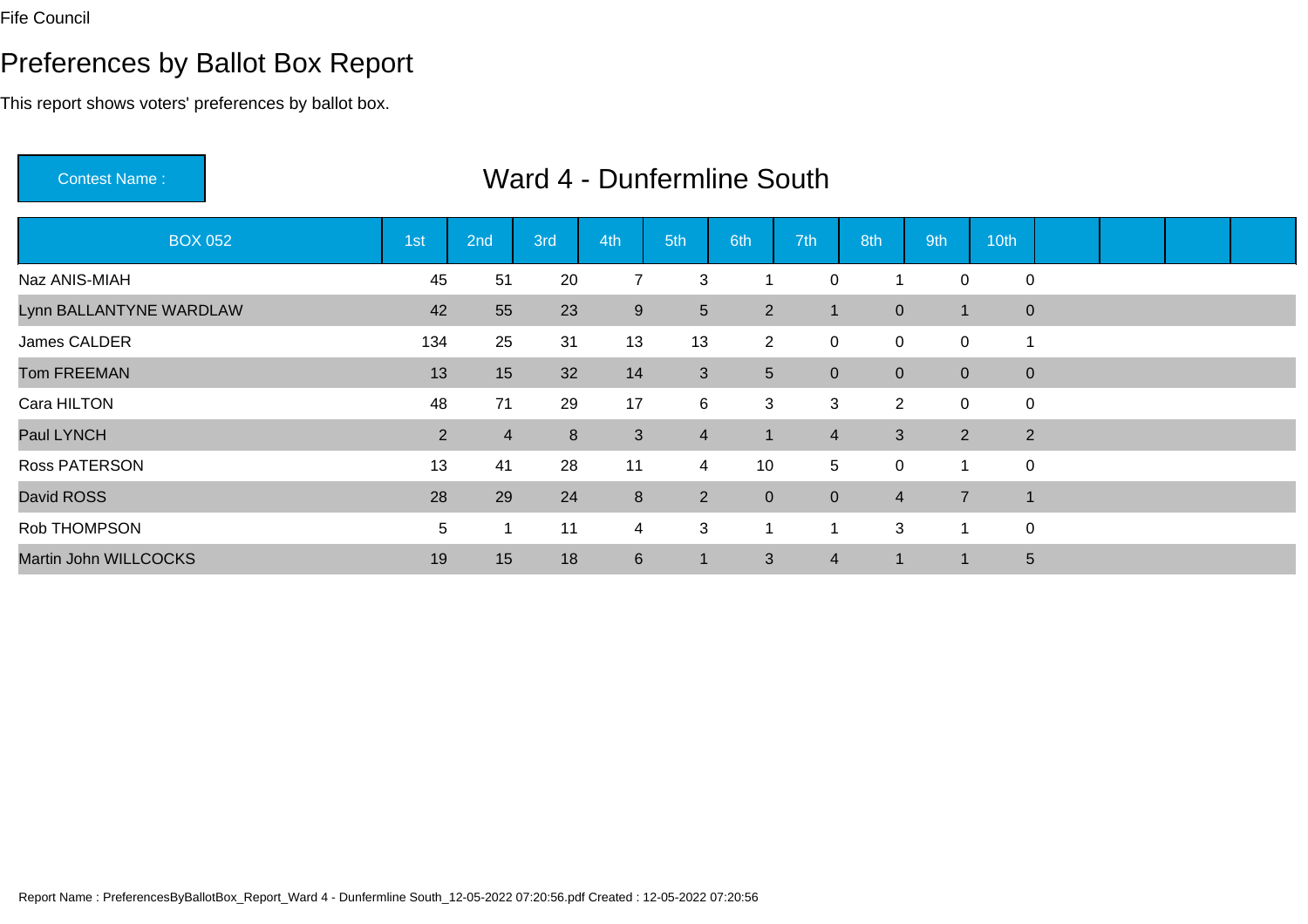# Preferences by Ballot Box Report

This report shows voters' preferences by ballot box.

Contest Name :

| <b>BOX 053</b>          | 1st            | 2nd | 3rd             | 4th            | 5th             | 6th            | 7th            | 8th              | 9th            | 10th           |  |  |
|-------------------------|----------------|-----|-----------------|----------------|-----------------|----------------|----------------|------------------|----------------|----------------|--|--|
| Naz ANIS-MIAH           | 47             | 72  | 9               | 11             | 5               | $\overline{2}$ | 1              | $\mathbf 0$      |                | $\overline{2}$ |  |  |
| Lynn BALLANTYNE WARDLAW | 66             | 54  | 24              | $\overline{7}$ | $5\phantom{.0}$ | $\mathfrak{S}$ | -1             | $\boldsymbol{0}$ | $\overline{2}$ | 1              |  |  |
| James CALDER            | 172            | 41  | 38              | 14             | $\overline{7}$  | 3              | 4              | $\overline{2}$   | 0              |                |  |  |
| <b>Tom FREEMAN</b>      | 10             | 20  | 55              | 14             | 9               | $9\,$          | 5 <sup>5</sup> | 3                | $\mathbf 1$    | $\mathbf 0$    |  |  |
| Cara HILTON             | 46             | 67  | 45              | 21             | 10              | 3              | 6              | $\mathbf 0$      | $\mathbf 0$    | $\mathbf 0$    |  |  |
| Paul LYNCH              | 5 <sup>5</sup> | 11  | $5\phantom{.0}$ | $\overline{2}$ | 2               | 3              | 5 <sup>5</sup> | $6\phantom{1}$   | 5 <sup>5</sup> | 3              |  |  |
| Ross PATERSON           | 21             | 49  | 40              | 34             | 10              | 9              | $\mathbf 1$    | 2                | $\mathbf 0$    | $\pmb{0}$      |  |  |
| David ROSS              | 40             | 38  | 19              | 9              | $2^{\circ}$     | $\overline{0}$ | -1             | $\overline{4}$   | $\overline{7}$ | $5\phantom{.}$ |  |  |
| Rob THOMPSON            |                | 3   | 13              | $\overline{7}$ | 1               | 5              | 5              | 4                | 5              | $\overline{2}$ |  |  |
| Martin John WILLCOCKS   | 19             | 16  | 16              | 8              | 9               | 5              | $\overline{2}$ | $\overline{2}$   | $\blacksquare$ | $\overline{4}$ |  |  |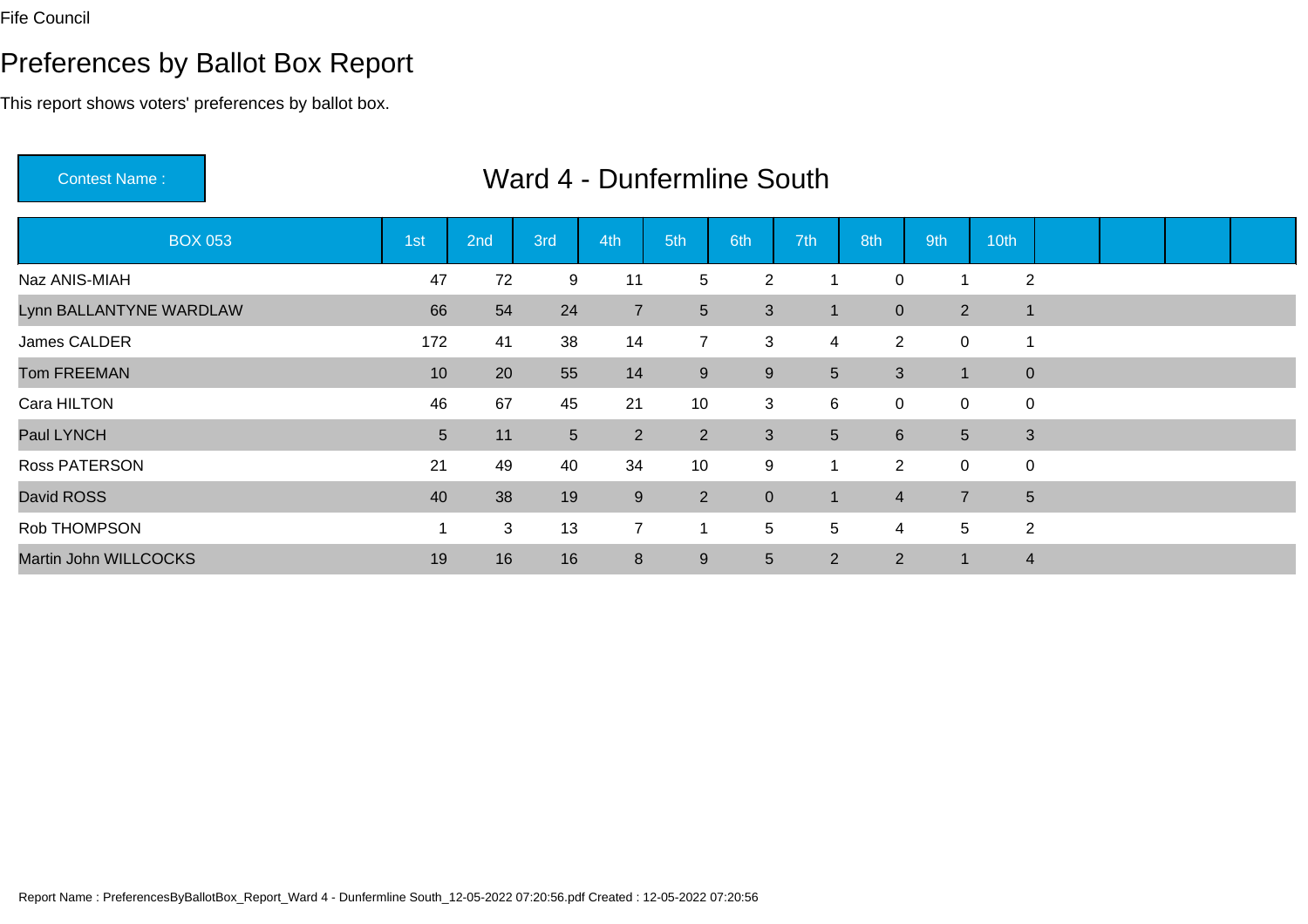# Preferences by Ballot Box Report

This report shows voters' preferences by ballot box.

Contest Name :

| <b>BOX 054</b>          | 1st              | 2nd            | 3rd | 4th            | 5th            | 6th             | 7th            | 8th            | 9th            | 10th           |  |  |
|-------------------------|------------------|----------------|-----|----------------|----------------|-----------------|----------------|----------------|----------------|----------------|--|--|
| Naz ANIS-MIAH           | 58               | 42             | 13  | 5              | 3              | $\overline{2}$  | 1              |                | 3              |                |  |  |
| Lynn BALLANTYNE WARDLAW | 44               | 62             | 10  | $6\phantom{1}$ | $\mathbf 1$    | $5\overline{)}$ | $\overline{2}$ | $\overline{4}$ | $\mathbf 1$    | 2              |  |  |
| James CALDER            | 104              | 27             | 30  | 19             | 9              | 8               | 3              | $\overline{2}$ | $\mathbf 0$    | 0              |  |  |
| <b>Tom FREEMAN</b>      | $\overline{4}$   | 14             | 41  | 12             | 8              | 6               | 5 <sup>5</sup> | $\overline{2}$ | $\blacksquare$ | $\mathbf{0}$   |  |  |
| Cara HILTON             | 66               | 48             | 41  | 13             | 6              | 4               | 2              | 4              | 1              | $\mathbf 0$    |  |  |
| Paul LYNCH              |                  | $\overline{2}$ | 8   | $\overline{7}$ | $\overline{4}$ |                 | 3              | 2              | $\overline{7}$ | $\overline{4}$ |  |  |
| Ross PATERSON           | 4                | 55             | 43  | 20             | 14             | 6               | 3              | 2              | $\overline{2}$ | 0              |  |  |
| David ROSS              | 31               | 27             | 15  | 14             | $\mathbf{3}$   | $\overline{0}$  | 3 <sup>1</sup> | 3              | $\overline{4}$ | 9              |  |  |
| Rob THOMPSON            | 6                | $\overline{2}$ | 6   | 6              | 6              | 4               | 4              | 2              | 5              | 5              |  |  |
| Martin John WILLCOCKS   | $6 \overline{6}$ | 20             | 10  | 10             | 3              | 3               | $\overline{4}$ | 5              | $\overline{2}$ |                |  |  |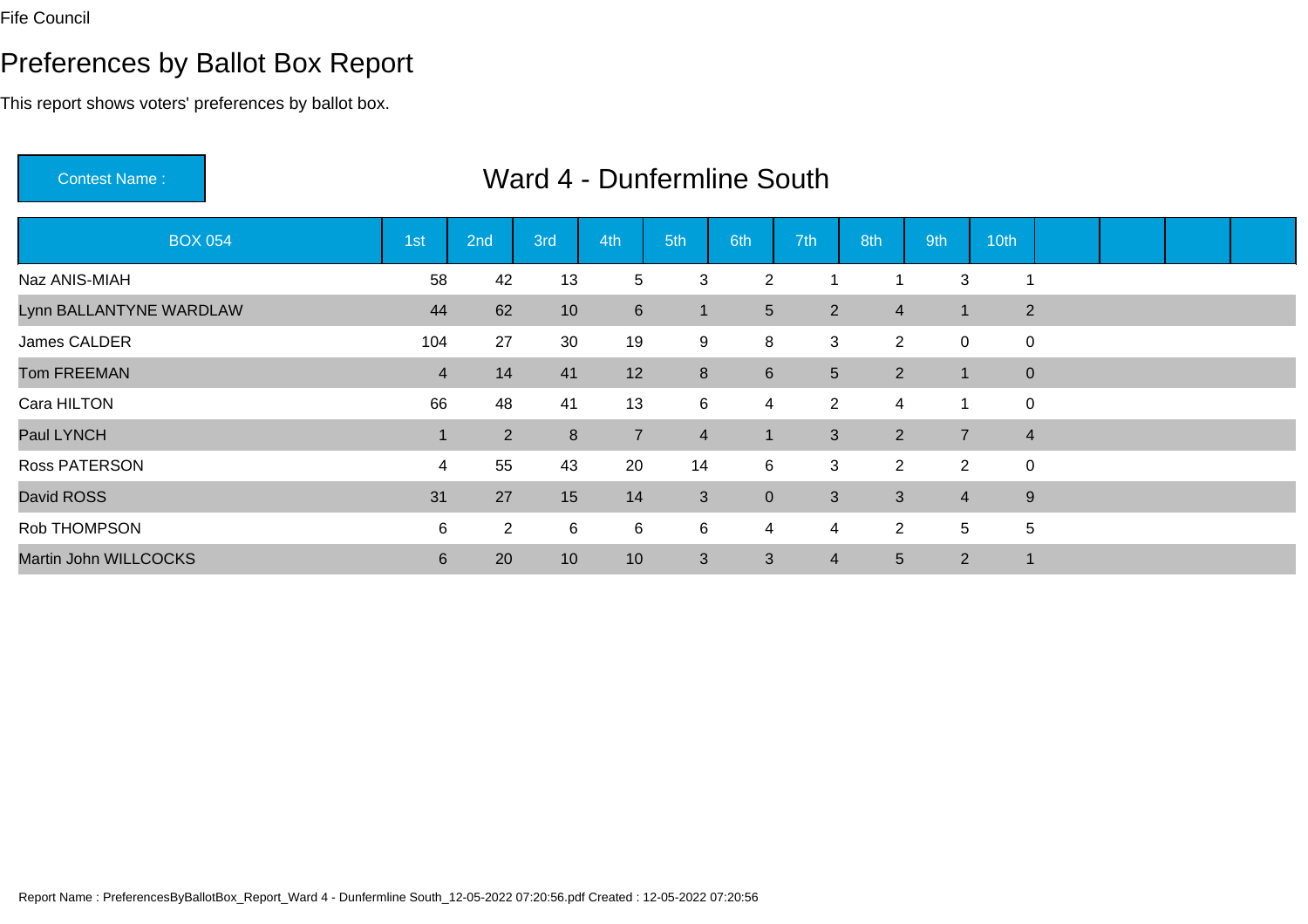# Preferences by Ballot Box Report

This report shows voters' preferences by ballot box.

Contest Name :

| <b>BOX 055</b>          | 1st | 2nd            | 3rd        | 4th            | 5th             | 6th              | 7th            | 8th                      | 9th            | 10th                    |  |  |
|-------------------------|-----|----------------|------------|----------------|-----------------|------------------|----------------|--------------------------|----------------|-------------------------|--|--|
| Naz ANIS-MIAH           | 27  | 55             | 16         | 5              | 5               |                  | 3              |                          |                |                         |  |  |
| Lynn BALLANTYNE WARDLAW | 51  | 28             | 16         | 11             | $2^{\circ}$     | $\overline{2}$   | $\overline{0}$ | 2                        | 2              | -1                      |  |  |
| James CALDER            | 81  | 35             | 36         | 24             | 11              | 5                | $\overline{2}$ | 1                        | $\mathbf 0$    | 0                       |  |  |
| <b>Tom FREEMAN</b>      | 14  | 21             | 44         | 25             | $\mathbf{3}$    | $6\phantom{1}$   | $\overline{2}$ | 1                        | $\overline{0}$ | $\mathbf 0$             |  |  |
| Cara HILTON             | 54  | 49             | 37         | 16             | $\overline{7}$  | 5                | 3              | $\overline{\phantom{a}}$ |                | $\overline{\mathbf{A}}$ |  |  |
| Paul LYNCH              |     | $\mathbf{3}$   | $\sqrt{5}$ | $\overline{2}$ | $\overline{7}$  | $6 \overline{6}$ | $\mathbf{3}$   | 3                        | $\vert$ 1      | 2                       |  |  |
| Ross PATERSON           | 13  | 48             | 31         | 25             | 12              | $\overline{7}$   | $\overline{7}$ | -4                       | ×,             | $\mathbf 0$             |  |  |
| David ROSS              | 35  | 27             | 25         | $\overline{7}$ | $\blacksquare$  |                  | -1             | 3                        | $\overline{4}$ | $\overline{2}$          |  |  |
| Rob THOMPSON            | 5   | $\overline{2}$ | 6          | 6              | $\overline{4}$  | $\overline{2}$   | 1              | ٠                        | 4              |                         |  |  |
| Martin John WILLCOCKS   | 19  | 5 <sup>5</sup> | 12         | 10             | $6\overline{6}$ | 4                | -1             | 3                        | $\mathbf 1$    | $\overline{4}$          |  |  |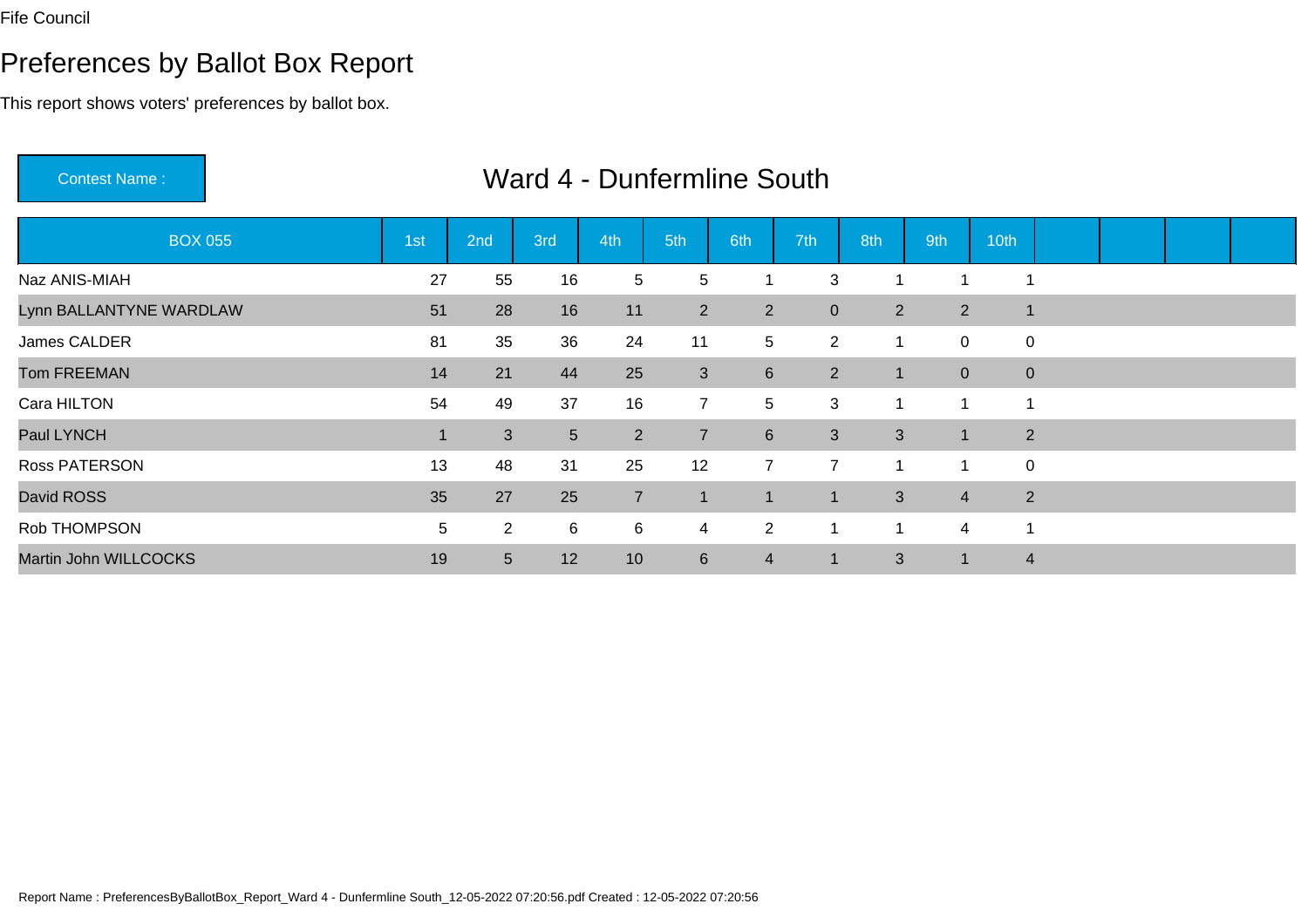# Preferences by Ballot Box Report

This report shows voters' preferences by ballot box.

Contest Name :

| <b>BOX 056</b>          | 1st            | 2nd            | 3rd             | 4th              | 5th            | 6th            | 7th            | 8th            | 9th            | 10th           |  |  |
|-------------------------|----------------|----------------|-----------------|------------------|----------------|----------------|----------------|----------------|----------------|----------------|--|--|
| Naz ANIS-MIAH           | 59             | 43             | 35              | 14               | 5              |                |                | 1              |                |                |  |  |
| Lynn BALLANTYNE WARDLAW | 47             | 65             | 20              | 12               | $\overline{4}$ | 3              | $\mathbf{3}$   | -1             | 1              | $\overline{1}$ |  |  |
| James CALDER            | 59             | 46             | 44              | 17               | 20             | 5              | 3              | $\overline{2}$ | 1              |                |  |  |
| <b>Tom FREEMAN</b>      | 12             | 26             | 57              | 25               | 8              | 7              | $\mathbf{3}$   | -1             | $\overline{0}$ | $\overline{0}$ |  |  |
| Cara HILTON             | 96             | 37             | 51              | 9                | $\overline{7}$ | 6              | $\overline{4}$ | 1              | 0              | 0              |  |  |
| Paul LYNCH              | $\overline{4}$ | 5 <sup>5</sup> | $5\phantom{.0}$ | $\overline{4}$   | $6\phantom{1}$ | 5 <sup>5</sup> | 5 <sup>5</sup> | $\overline{4}$ | $6\phantom{1}$ | 6              |  |  |
| Ross PATERSON           | 14             | 80             | 25              | 22               | $\overline{7}$ | 10             | 6              | 3              | 1              | 0              |  |  |
| David ROSS              | 47             | 19             | 16              | $6 \overline{6}$ | $\mathbf 1$    | $\mathbf{0}$   | 1              | $\overline{7}$ | $\overline{7}$ | 8              |  |  |
| Rob THOMPSON            | $\overline{2}$ | 3              | 11              | 10               | 3              | 4              | 4              | $\,6$          | 4              | 3              |  |  |
| Martin John WILLCOCKS   | 52             | 22             | 19              | 12               | 2              | $5\phantom{.}$ | 4              | 1              | $\overline{4}$ | $\mathbf{1}$   |  |  |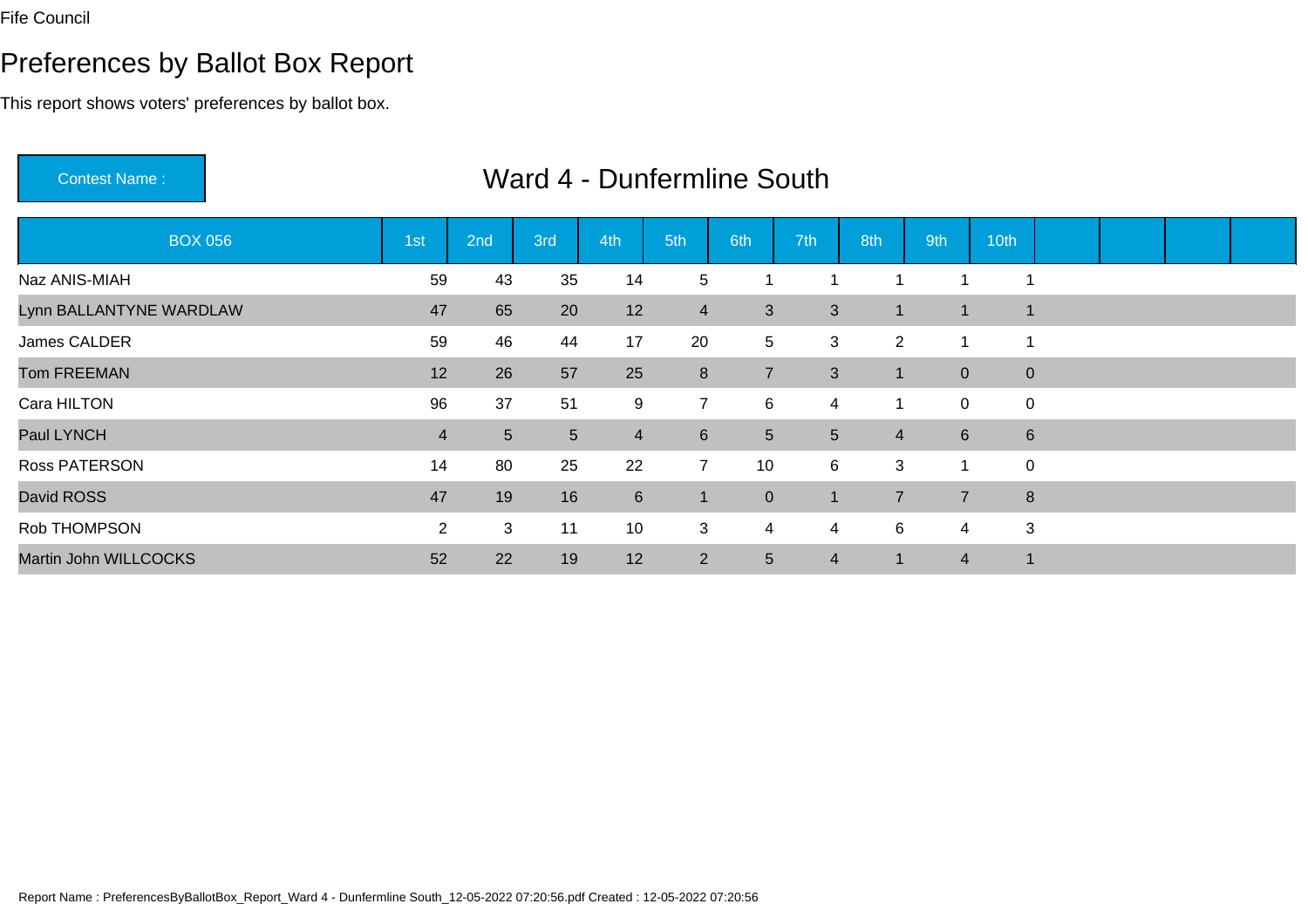# Preferences by Ballot Box Report

This report shows voters' preferences by ballot box.

Contest Name :

| <b>BOX 057</b>          | 1st | 2nd             | 3rd | 4th            | 5th            | 6th            | 7th            | 8th            | 9th            | 10th           |  |  |
|-------------------------|-----|-----------------|-----|----------------|----------------|----------------|----------------|----------------|----------------|----------------|--|--|
| Naz ANIS-MIAH           | 60  | 52              | 23  | 14             |                | 4              | 7              | $\overline{2}$ |                | $\overline{2}$ |  |  |
| Lynn BALLANTYNE WARDLAW | 47  | 64              | 23  | 14             | 9              | 5 <sup>5</sup> | -1             | $6\phantom{1}$ | 3              | $\mathbf{0}$   |  |  |
| James CALDER            | 60  | 34              | 48  | 20             | 3              | 11             | 11             | 2              | $\overline{2}$ | 4              |  |  |
| <b>Tom FREEMAN</b>      | 27  | 26              | 66  | 21             | 9              | $6\phantom{1}$ | $\overline{7}$ |                | $\overline{2}$ | $\mathbf 0$    |  |  |
| Cara HILTON             | 91  | 36              | 32  | 17             | 12             | 11             | 3              | 5              | $\overline{4}$ | $\mathbf 0$    |  |  |
| Paul LYNCH              | 3   | $\overline{7}$  | 9   | $\overline{4}$ | $\overline{7}$ | $\overline{4}$ | $6^{\circ}$    | $\overline{7}$ | 15             | $6\phantom{1}$ |  |  |
| <b>Ross PATERSON</b>    | 8   | 77              | 29  | 24             | 15             | 11             | 8              | $\,6$          | $\overline{2}$ | $\mathbf 0$    |  |  |
| David ROSS              | 34  | 13              | 15  | 10             | $\overline{4}$ | 3              | $\overline{4}$ | $\overline{4}$ | 9              | 16             |  |  |
| Rob THOMPSON            | 4   | $5\overline{)}$ | 8   | 17             | 10             | 4              | 4              | 10             | 6              | $\mathbf 0$    |  |  |
| Martin John WILLCOCKS   | 41  | 22              | 13  | $\overline{7}$ | 14             | 5 <sup>5</sup> | $\overline{4}$ | 5              | 3              | $\overline{7}$ |  |  |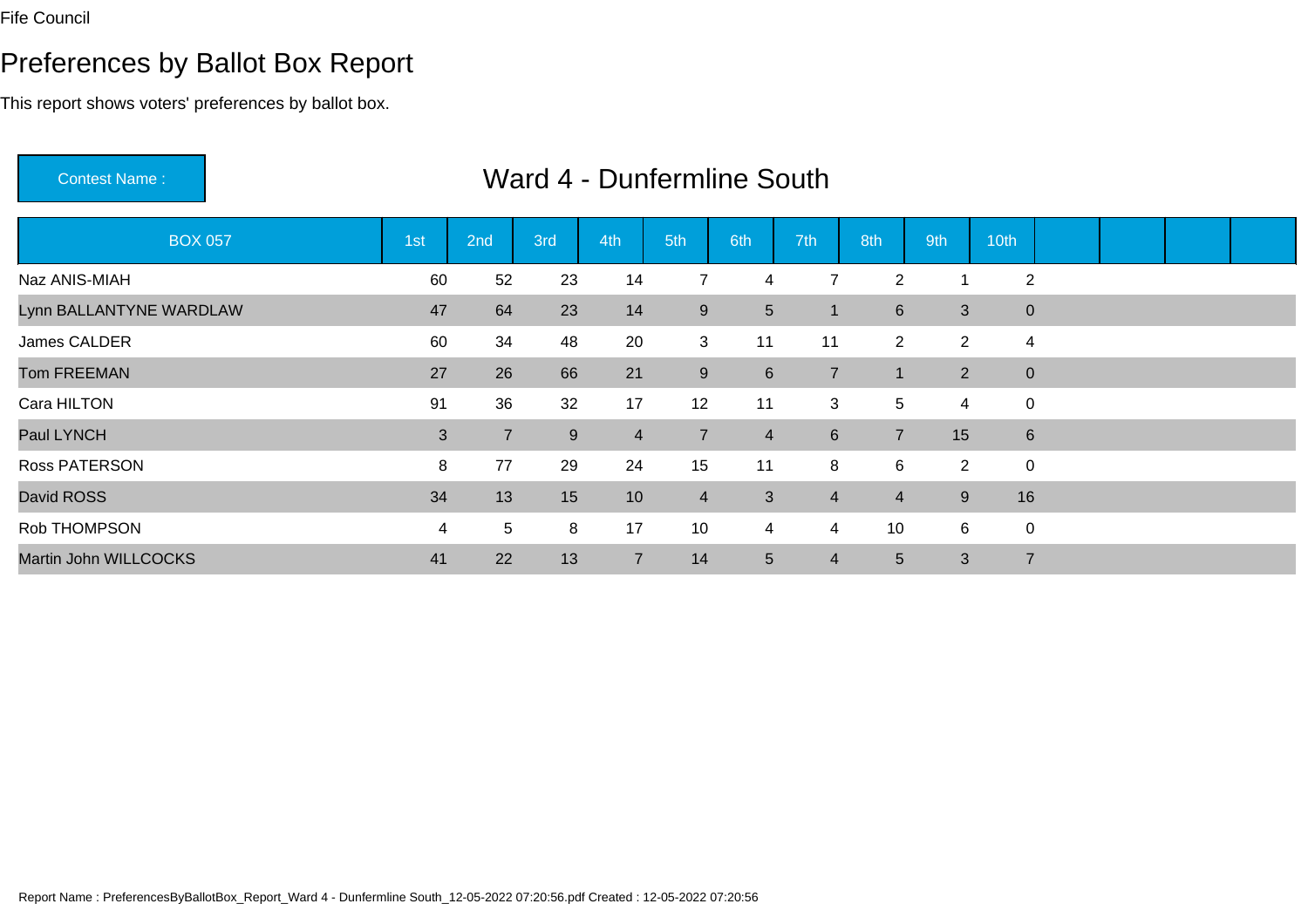# Preferences by Ballot Box Report

This report shows voters' preferences by ballot box.

Contest Name :

| <b>BOX 058</b>          | 1st            | 2nd            | 3rd            | 4th            | 5th             | 6th             | 7th            | 8th            | 9th            | 10th           |  |  |
|-------------------------|----------------|----------------|----------------|----------------|-----------------|-----------------|----------------|----------------|----------------|----------------|--|--|
| Naz ANIS-MIAH           | 73             | 58             | 16             |                | 3               |                 | $\overline{2}$ | 3              |                | 2              |  |  |
| Lynn BALLANTYNE WARDLAW | 46             | 78             | 22             | $\overline{4}$ | $6\phantom{1}6$ | $\overline{2}$  | -1             | $\overline{2}$ | 5 <sup>5</sup> | $\mathbf 0$    |  |  |
| James CALDER            | 32             | 21             | 37             | 13             | $\overline{4}$  | 9               | $\overline{7}$ | $\overline{2}$ | $\mathbf 0$    | 0              |  |  |
| <b>Tom FREEMAN</b>      | 12             | 20             | 58             | 19             | $\sqrt{5}$      | $5\phantom{.0}$ | $\overline{0}$ | $\overline{2}$ | $\overline{0}$ | $\overline{1}$ |  |  |
| Cara HILTON             | 87             | 37             | 36             | 13             | 11              | 4               | $\overline{1}$ | $\mathbf 0$    | $\overline{0}$ | $\pmb{0}$      |  |  |
| Paul LYNCH              | $\overline{7}$ | 5 <sup>5</sup> | 3              | $6\phantom{1}$ | $5\phantom{.0}$ | 8               | 3              | 3              | 6              | $\mathbf{3}$   |  |  |
| <b>Ross PATERSON</b>    | 9              | 66             | 25             | 25             | 11              | 6               | $\overline{2}$ | 1              | $\mathbf 0$    | 0              |  |  |
| David ROSS              | 36             | 12             | 16             | $\overline{5}$ | $\overline{2}$  | $\overline{0}$  | 3 <sup>1</sup> | $\overline{4}$ | 8              | 3              |  |  |
| Rob THOMPSON            | 6              |                | 4              | 8              | $\overline{2}$  | $\overline{2}$  | $\overline{7}$ | $\overline{7}$ | 3              | 3              |  |  |
| Martin John WILLCOCKS   | 25             | 13             | $\overline{7}$ | 3              | $\overline{4}$  |                 | $6^{\circ}$    | $\overline{2}$ | $\overline{0}$ | 6              |  |  |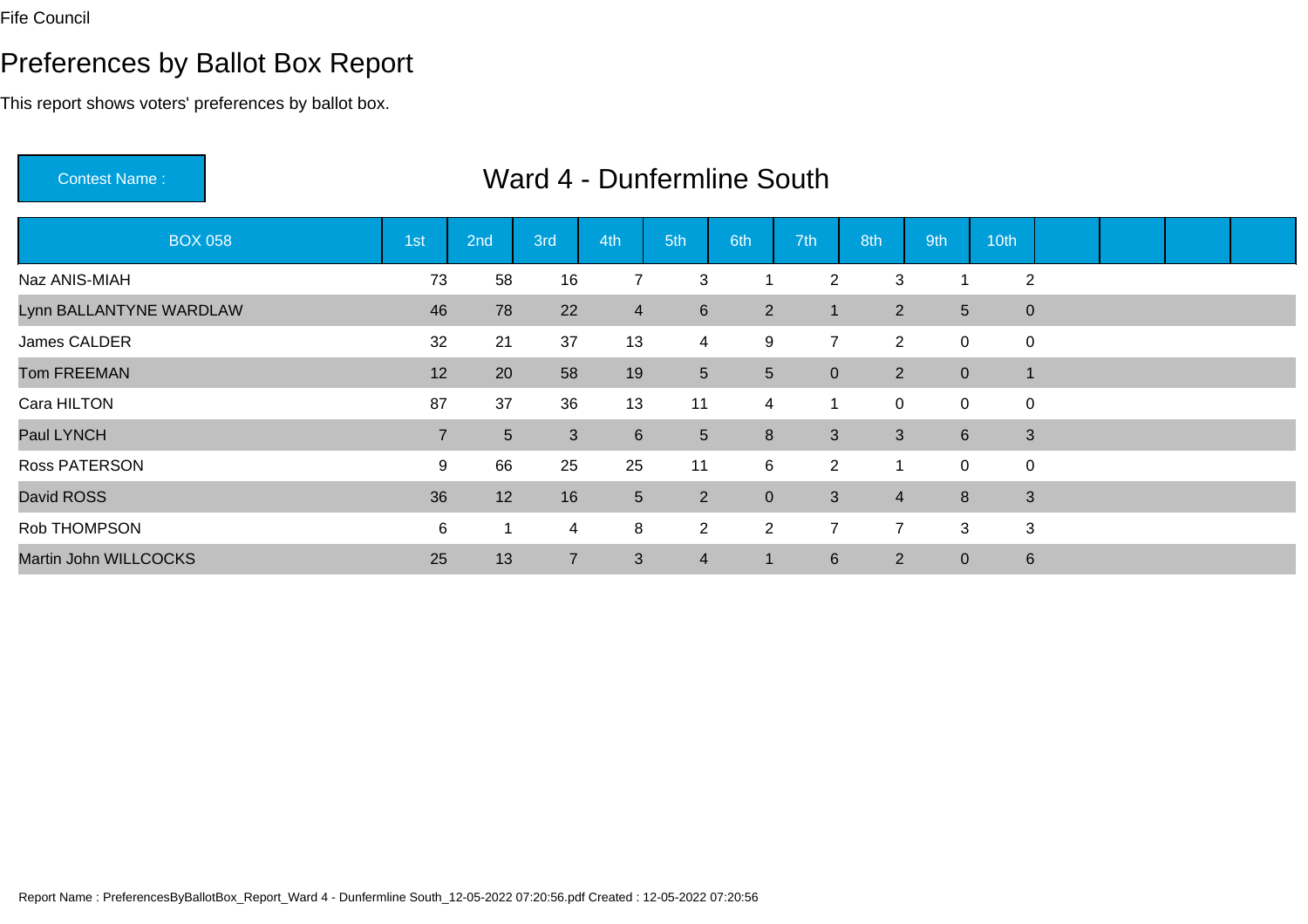# Preferences by Ballot Box Report

This report shows voters' preferences by ballot box.

Contest Name :

| <b>BOX 059</b>          | 1st            | 2nd         | 3rd            | 4th             | 5th            | 6th             | 7th            | 8th            | 9th              | 10th           |  |  |
|-------------------------|----------------|-------------|----------------|-----------------|----------------|-----------------|----------------|----------------|------------------|----------------|--|--|
| Naz ANIS-MIAH           | 75             | 55          | 24             | 3               | $\overline{2}$ | 3               | 0              | 0              | $\overline{2}$   | -1             |  |  |
| Lynn BALLANTYNE WARDLAW | 53             | 75          | 25             | 12              | $\overline{2}$ | $\overline{0}$  |                | 3              | 1                | $\overline{2}$ |  |  |
| James CALDER            | 59             | 42          | 35             | 20              | 13             | 9               | 6              | $\overline{2}$ | 0                | 0              |  |  |
| <b>Tom FREEMAN</b>      | 10             | 14          | 58             | 20              | 12             | 10 <sup>°</sup> | $\overline{2}$ | $\mathbf{0}$   | $\overline{0}$   | $\mathbf{0}$   |  |  |
| Cara HILTON             | 70             | 50          | 42             | 24              | 15             | 3               | 3              | 3              | 3                | 0              |  |  |
| Paul LYNCH              | $\overline{2}$ | 12          | 8              | $\overline{7}$  | $6\phantom{1}$ | 9               | $\overline{4}$ | $\mathfrak{S}$ | $6 \overline{6}$ | $\sqrt{5}$     |  |  |
| <b>Ross PATERSON</b>    | 9              | 69          | 28             | 32              | 9              | 14              | $\overline{4}$ | $\overline{4}$ | 3                | 0              |  |  |
| David ROSS              | 63             | 14          | $6\phantom{1}$ | $5\phantom{.0}$ | $\mathbf{3}$   | $\overline{0}$  | $\overline{0}$ | $\overline{7}$ | 5 <sup>5</sup>   | 10             |  |  |
| Rob THOMPSON            | 6              | $\mathbf 0$ | 6              | 11              | 6              | $\mathbf 0$     | 11             | $\overline{2}$ | 3                | $\overline{2}$ |  |  |
| Martin John WILLCOCKS   | 31             | 24          | 29             | $6\phantom{1}$  | $\overline{7}$ |                 |                | 4              | 3                | $6\phantom{1}$ |  |  |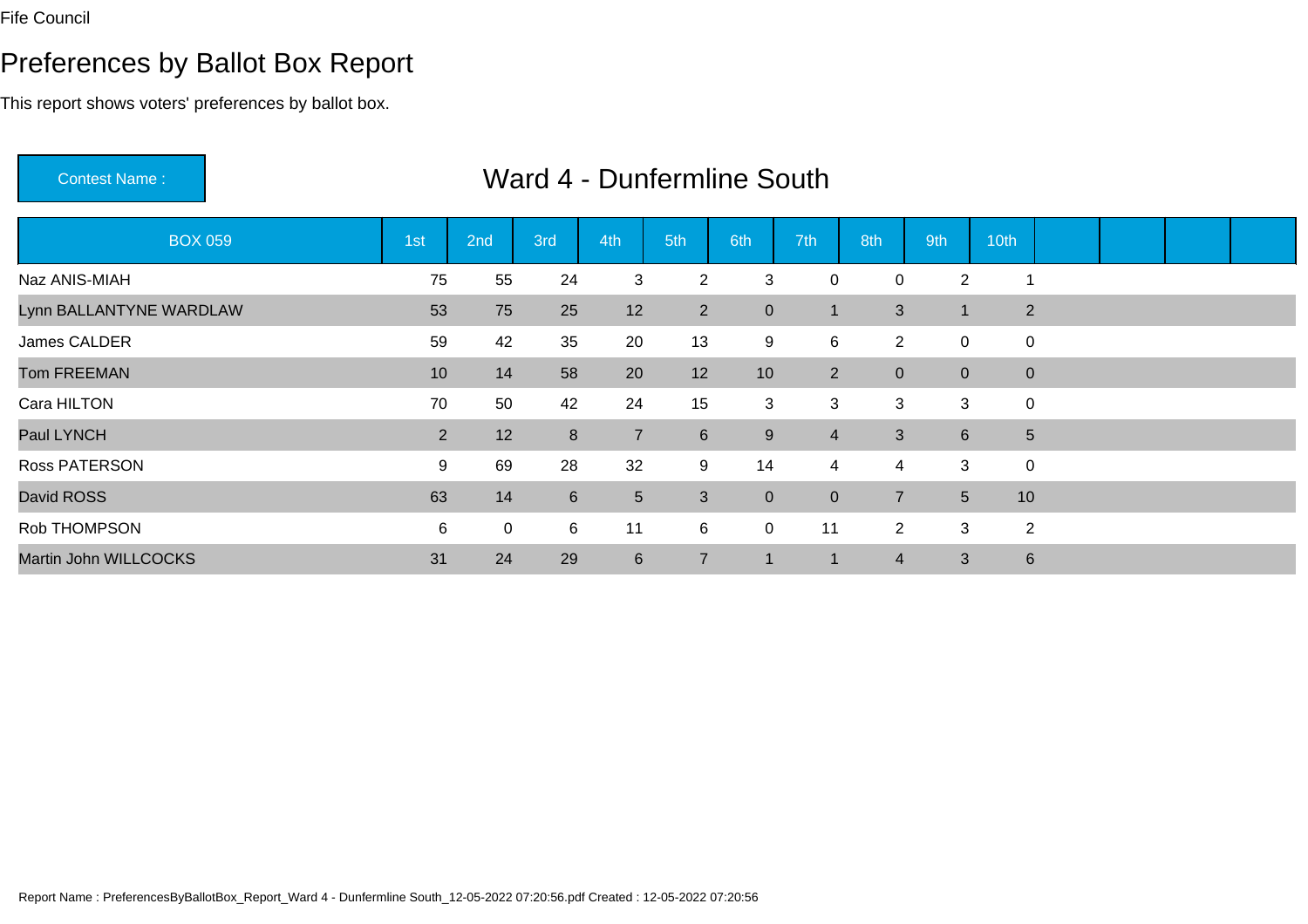# Preferences by Ballot Box Report

This report shows voters' preferences by ballot box.

Contest Name :

| <b>BOX 060</b>          | 1st | 2nd            | 3rd            | 4th            | 5th            | 6th            | 7th                  | 8th            | 9th            | 10th           |  |  |
|-------------------------|-----|----------------|----------------|----------------|----------------|----------------|----------------------|----------------|----------------|----------------|--|--|
| Naz ANIS-MIAH           | 68  | 48             | 14             | 11             | 6              | 4              | 2                    | 1              | $\overline{2}$ | 2              |  |  |
| Lynn BALLANTYNE WARDLAW | 50  | 65             | 17             | 8              | 9              | 5              | 1                    | 1              | 3              | $\mathbf 0$    |  |  |
| James CALDER            | 35  | 29             | 23             | 21             | 10             | 10             | 5                    | 3              | 1              | 0              |  |  |
| <b>Tom FREEMAN</b>      | 15  | 18             | 66             | 19             | 13             | 3              | $\overline{2}$       | $\blacksquare$ | 1              | $\mathbf{0}$   |  |  |
| Cara HILTON             | 49  | 35             | 34             | 22             | $\overline{7}$ | 8              | 4                    | 1              | 1              | $\mathbf 0$    |  |  |
| Paul LYNCH              | 4   | 5 <sup>5</sup> | $\overline{4}$ | 3              | $6\phantom{1}$ | 3              | 5 <sup>5</sup>       | 2              | $\overline{7}$ | $\vert$ 1      |  |  |
| Ross PATERSON           | 9   | 50             | 30             | 19             | 10             | $\overline{7}$ | 9                    | 6              | $\overline{2}$ | 0              |  |  |
| David ROSS              | 26  | 5 <sup>5</sup> | 13             | $6\phantom{1}$ | $\overline{2}$ | 3              | $2^{\circ}$          | 2              | $\overline{4}$ | 11             |  |  |
| Rob THOMPSON            | 5   | 3              | 10             | $\overline{7}$ | 3              | 5              | 4                    | 6              | $\overline{2}$ | 5              |  |  |
| Martin John WILLCOCKS   | 33  | 11             | 10             | 11             | $6\phantom{1}$ | 3              | $\blacktriangleleft$ | $\overline{4}$ | $\overline{2}$ | $\overline{4}$ |  |  |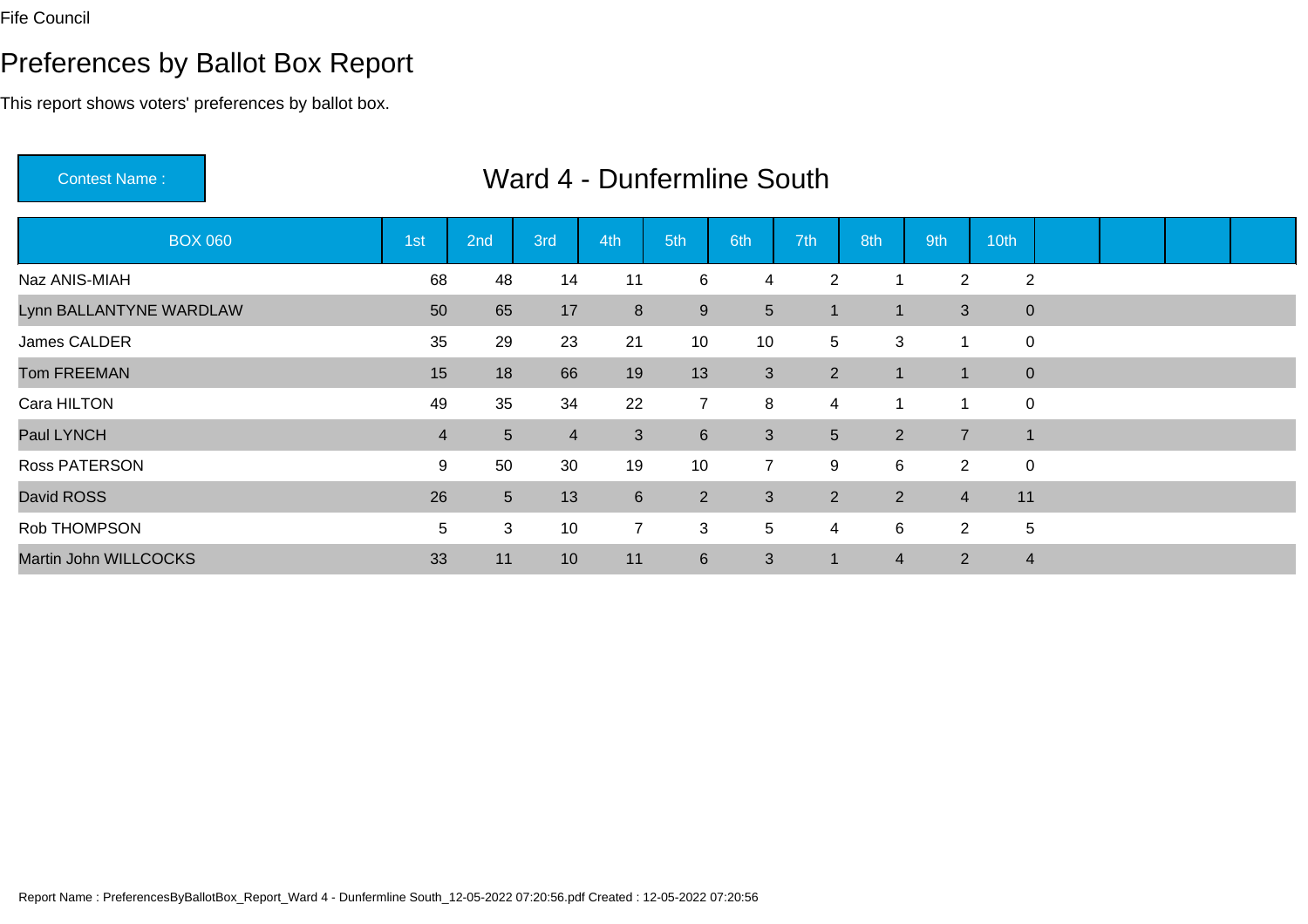# Preferences by Ballot Box Report

This report shows voters' preferences by ballot box.

Contest Name :

| <b>BOX 061</b>          | 1st            | 2nd          | 3rd            | 4th            | 5th              | 6th            | 7th             | 8th            | 9th            | 10th           |  |  |
|-------------------------|----------------|--------------|----------------|----------------|------------------|----------------|-----------------|----------------|----------------|----------------|--|--|
| Naz ANIS-MIAH           | 76             | 48           | 22             | 5              | 3                |                | $\mathbf 0$     | 3              | 4              | 2              |  |  |
| Lynn BALLANTYNE WARDLAW | 36             | 85           | 20             | 14             | $\mathbf{0}$     | 1              | $\overline{2}$  | 2              | $5\phantom{.}$ |                |  |  |
| James CALDER            | 39             | 29           | 37             | 23             | 12               | 10             | 2               |                | 1              | 0              |  |  |
| <b>Tom FREEMAN</b>      | 16             | 13           | 45             | 23             | 10               | 10             | 5 <sup>5</sup>  | $\overline{0}$ | $\overline{0}$ | $\pmb{0}$      |  |  |
| Cara HILTON             | 57             | 20           | 33             | 19             | 11               | $\overline{4}$ | 5               | 2              | $\overline{0}$ | 1              |  |  |
| Paul LYNCH              | $\overline{2}$ | $\mathbf{3}$ | 8              | 3              | $\overline{4}$   | 6              | $\overline{4}$  | $6\phantom{1}$ | $\overline{2}$ | $\sqrt{5}$     |  |  |
| <b>Ross PATERSON</b>    | 6              | 50           | 17             | 21             | 14               | $\overline{7}$ | 5               | 5              | 1              | 0              |  |  |
| David ROSS              | 23             | 19           | $6\phantom{1}$ | 3              | $\overline{7}$   | $\overline{0}$ | $6\phantom{1}6$ | $\overline{4}$ | $\overline{4}$ | $9\,$          |  |  |
| Rob THOMPSON            | $\mathbf 0$    | $2^{\circ}$  | 6              | 9              | 5                | $\overline{2}$ | 3               | $\overline{7}$ | 9              | $\overline{2}$ |  |  |
| Martin John WILLCOCKS   | 47             | 18           | 25             | $\overline{7}$ | $6 \overline{6}$ | 4              | 3               | $\overline{2}$ | $6\phantom{1}$ | $6\phantom{1}$ |  |  |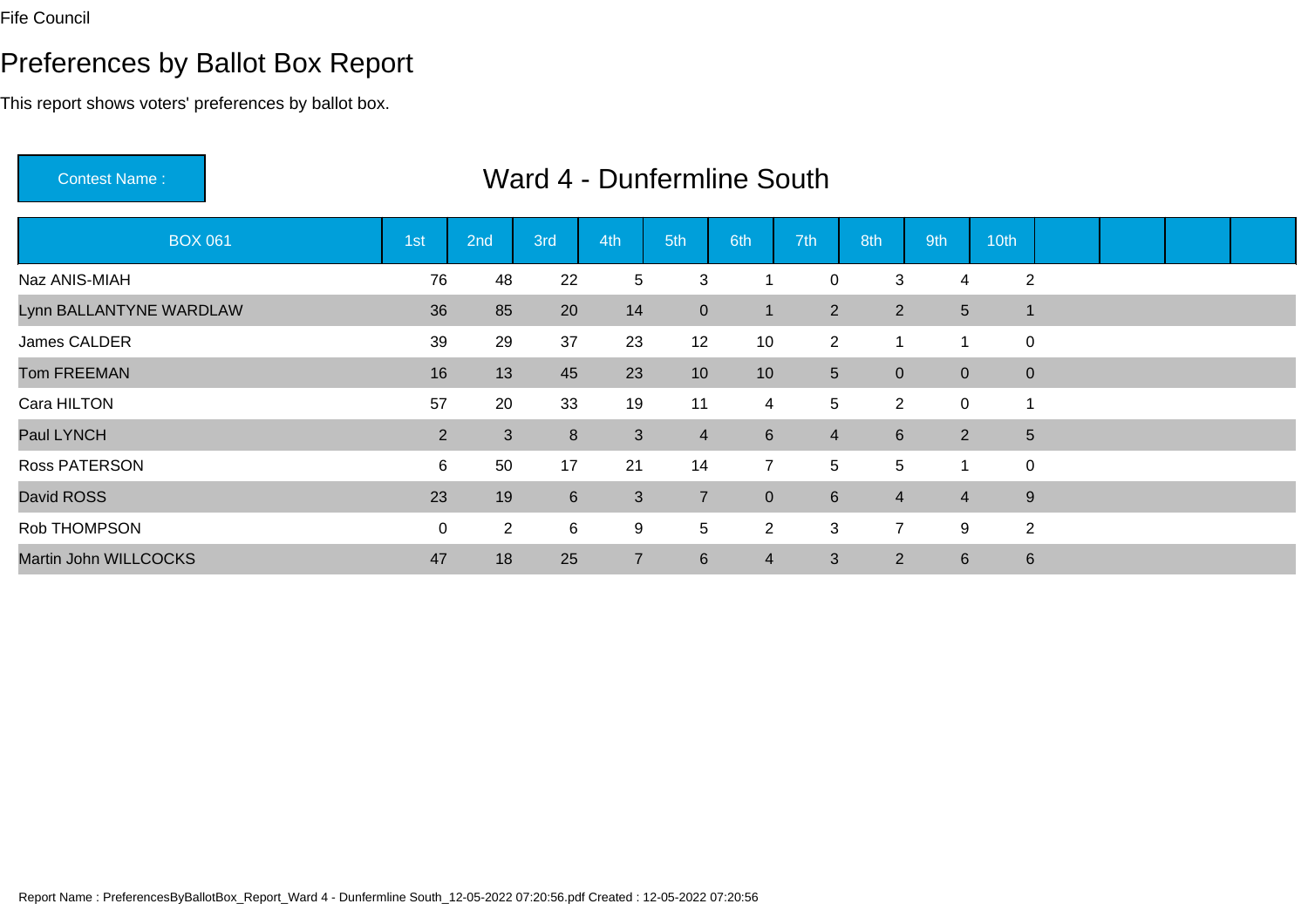# Preferences by Ballot Box Report

This report shows voters' preferences by ballot box.

Contest Name :

| PV004 022               | 1st            | 2nd            | 3rd | 4th             | 5th             | 6th            | 7th            | 8th            | 9th            | 10th           |  |  |
|-------------------------|----------------|----------------|-----|-----------------|-----------------|----------------|----------------|----------------|----------------|----------------|--|--|
| Naz ANIS-MIAH           | 60             | 65             | 16  | 5               | 3               | $\overline{2}$ | 3              | 7              | 3              | $\overline{5}$ |  |  |
| Lynn BALLANTYNE WARDLAW | 82             | 71             | 21  | 3               | $\overline{4}$  | 6              | $\overline{4}$ | 2              | $\overline{7}$ |                |  |  |
| James CALDER            | 121            | 44             | 45  | 24              | $\sqrt{5}$      |                | $\overline{2}$ | $\mathbf 0$    | $\mathbf 0$    |                |  |  |
| <b>Tom FREEMAN</b>      | 15             | 25             | 60  | 17              | $\overline{4}$  | 4              | $\overline{2}$ | $\overline{4}$ | $\overline{4}$ | $\overline{2}$ |  |  |
| Cara HILTON             | 73             | 62             | 46  | 20              | $\overline{4}$  | 3              | $\overline{2}$ | $\mathbf 0$    | 1              |                |  |  |
| Paul LYNCH              | $\overline{2}$ | $\overline{4}$ | 14  | 8               | 13              | $\overline{7}$ | 9              | 1              | $\mathbf 1$    | 3              |  |  |
| <b>Ross PATERSON</b>    | 18             | 68             | 36  | 23              | 10              | 4              | $\overline{4}$ | 3              | 1              | $\mathbf 0$    |  |  |
| David ROSS              | 79             | 38             | 13  | $5\phantom{.0}$ | $\mathbf{3}$    | 3              | $2^{\circ}$    | 3              | $\overline{4}$ | 8              |  |  |
| Rob THOMPSON            | $\overline{4}$ | $\overline{2}$ | 12  | 9               | $\overline{4}$  | 8              | 4              | 8              | $\overline{7}$ | 4              |  |  |
| Martin John WILLCOCKS   | 11             | 17             |     | $\overline{7}$  | $5\phantom{.0}$ | 4              | 5 <sup>5</sup> | 8              | $\overline{7}$ | $\overline{7}$ |  |  |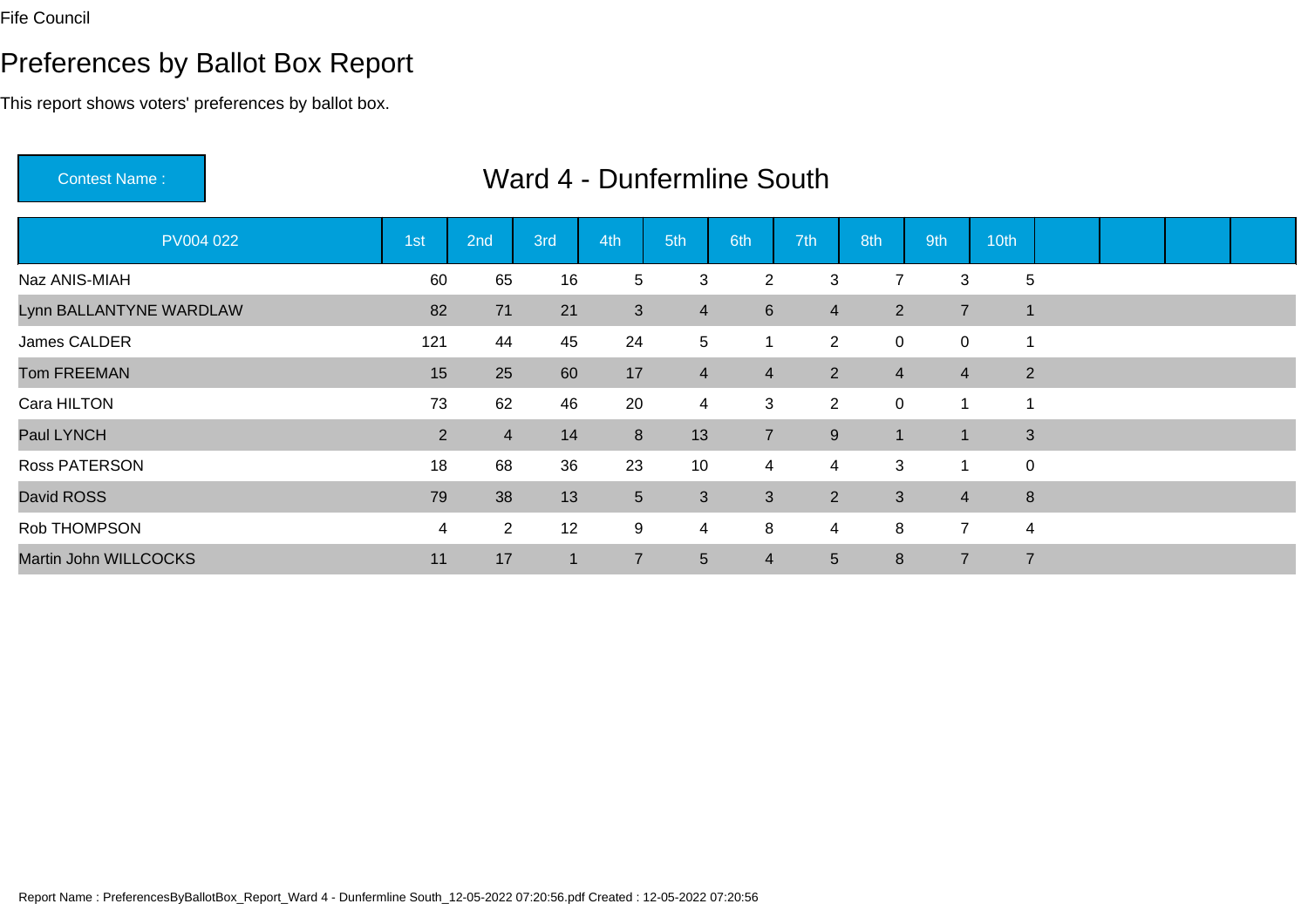# Preferences by Ballot Box Report

This report shows voters' preferences by ballot box.

Contest Name :

| PV004 023               | 1st            | 2nd            | 3rd | 4th             | 5th             | 6th              | 7th             | 8th            | 9th             | 10th            |  |  |
|-------------------------|----------------|----------------|-----|-----------------|-----------------|------------------|-----------------|----------------|-----------------|-----------------|--|--|
| Naz ANIS-MIAH           | 62             | 82             | 18  | 11              | 3               |                  | 2               | 6              | 3               | 4               |  |  |
| Lynn BALLANTYNE WARDLAW | 94             | 72             | 23  | $5\overline{)}$ | $5\phantom{.0}$ | 3                | $\overline{0}$  | $\overline{4}$ | $\overline{7}$  | $\mathbf{0}$    |  |  |
| James CALDER            | 104            | 56             | 44  | 28              | 8               | $\overline{7}$   | 3               | 4              | 1               | 0               |  |  |
| <b>Tom FREEMAN</b>      | 9              | 12             | 55  | 16              | 13              | $6 \overline{6}$ | $\overline{7}$  | $\overline{4}$ | 1               | $\overline{0}$  |  |  |
| Cara HILTON             | 92             | 64             | 43  | 12              | 5               | 11               | 5               | $\overline{2}$ | 1               | $\overline{2}$  |  |  |
| Paul LYNCH              | $\overline{7}$ | 9              | 14  | 10              | $\overline{7}$  | 9                | $6\overline{6}$ | 3              | 11              | $5\phantom{.0}$ |  |  |
| Ross PATERSON           | 19             | 70             | 43  | 26              | 11              | 9                | 9               | 3              | 1               | $\overline{2}$  |  |  |
| David ROSS              | 63             | 35             | 15  | 14              | 3               | 1                | $\overline{4}$  | 5              | $6\overline{6}$ | 15              |  |  |
| Rob THOMPSON            | 9              | $\overline{7}$ | 10  | 10              | 3               | $\overline{2}$   | 8               | 11             | 5               | 5               |  |  |
| Martin John WILLCOCKS   | 22             | 9              | 16  | 9               | 11              | $5\phantom{.0}$  | $5\overline{)}$ | 4              | $9\,$           | 9               |  |  |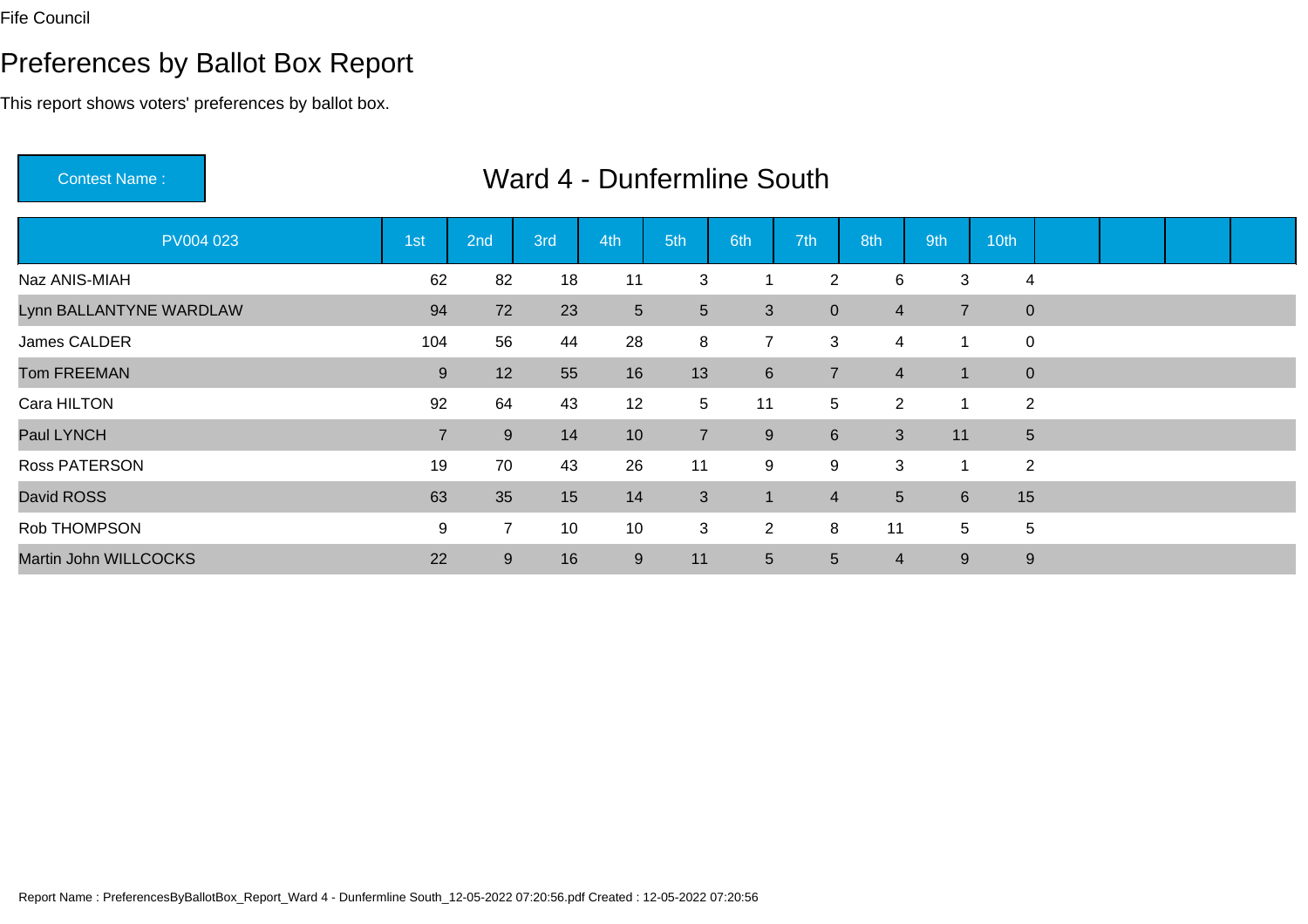# Preferences by Ballot Box Report

This report shows voters' preferences by ballot box.

Contest Name :

| PV004 024               | 1st            | 2nd | 3rd | 4th            | 5th             | 6th            | 7th            | 8th            | 9th            | 10th           |  |  |
|-------------------------|----------------|-----|-----|----------------|-----------------|----------------|----------------|----------------|----------------|----------------|--|--|
| Naz ANIS-MIAH           | 58             | 81  | 16  | 6              |                 | 3              | 2              | $\mathbf 0$    | $\overline{2}$ | $\overline{2}$ |  |  |
| Lynn BALLANTYNE WARDLAW | 95             | 71  | 28  | 11             | 3               | 3              | $\overline{0}$ | $\pmb{0}$      | $2^{\circ}$    | $\overline{2}$ |  |  |
| James CALDER            | 112            | 35  | 38  | 28             | 13              | $\mathbf 0$    | 5              | 1              | $\mathbf 0$    | 0              |  |  |
| <b>Tom FREEMAN</b>      | 15             | 17  | 50  | 23             | 13              | 6              | $2^{\circ}$    | $\mathbf 0$    | $\overline{0}$ | $\mathbf{0}$   |  |  |
| Cara HILTON             | 96             | 74  | 49  | 19             | 11              |                | -1             | 1              | 1              | $\overline{2}$ |  |  |
| Paul LYNCH              | $\overline{4}$ | 9   | 10  | $\overline{4}$ | $6\overline{6}$ | 8              | $\blacksquare$ | 5              | $\mathbf 1$    | $\overline{2}$ |  |  |
| Ross PATERSON           | 23             | 71  | 39  | 23             | 3               | 10             | $6^{\circ}$    | 2              | $\overline{2}$ | $\mathbf 0$    |  |  |
| David ROSS              | 52             | 38  | 19  | 8              | $\vert$ 1       | $\overline{0}$ | $\overline{0}$ | 3              | 5 <sup>5</sup> | $\overline{7}$ |  |  |
| Rob THOMPSON            | 3              | 5   | 20  | 10             | $\overline{2}$  |                | 3              | $\overline{7}$ | 5              | $\pmb{0}$      |  |  |
| Martin John WILLCOCKS   | 14             | 12  | 19  | $\overline{7}$ | 2               | $\overline{2}$ | 5 <sup>5</sup> | 3              | $\overline{2}$ | 3              |  |  |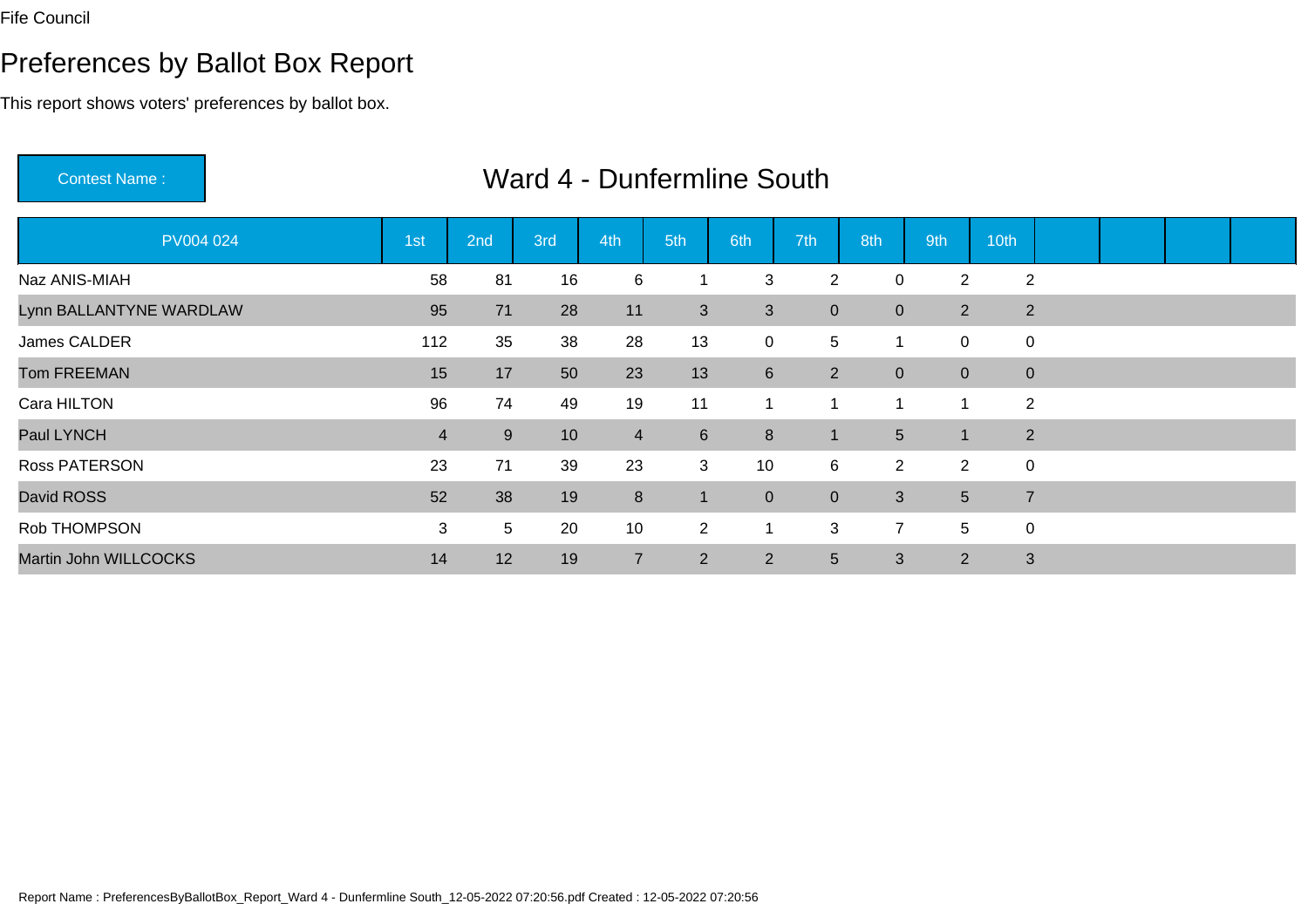# Preferences by Ballot Box Report

This report shows voters' preferences by ballot box.

Contest Name :

| PV004 025               | 1st            | 2nd | 3rd | 4th            | 5th            | 6th            | 7th            | 8th            | 9th            | 10th           |  |  |
|-------------------------|----------------|-----|-----|----------------|----------------|----------------|----------------|----------------|----------------|----------------|--|--|
| Naz ANIS-MIAH           | 75             | 72  | 18  |                |                | 3              | $\overline{2}$ | $\overline{2}$ | $\mathbf 0$    | 3              |  |  |
| Lynn BALLANTYNE WARDLAW | 78             | 84  | 19  | 10             | $2^{\circ}$    | $\overline{2}$ | 3              | 1              | 3              | $\mathbf 0$    |  |  |
| James CALDER            | 110            | 46  | 57  | 9              | 9              | 9              | 4              | 3              | $\mathbf 0$    |                |  |  |
| <b>Tom FREEMAN</b>      | 15             | 25  | 52  | 22             | 10             | $6\phantom{1}$ | 1              | 3              | $\overline{2}$ | $\mathbf 0$    |  |  |
| Cara HILTON             | 91             | 54  | 43  | 20             | $\overline{7}$ | 4              | 3              | 3              | 1              | $\pmb{0}$      |  |  |
| Paul LYNCH              | 9              | 9   | 16  | $\overline{7}$ | $\overline{4}$ | 5 <sup>5</sup> | 5 <sup>5</sup> | 3              | $\overline{7}$ | $\overline{1}$ |  |  |
| <b>Ross PATERSON</b>    | 18             | 71  | 51  | 12             | 11             | 9              | 6              | 2              | -1             | 0              |  |  |
| David ROSS              | 52             | 35  | 9   | 10             | $\mathbf{1}$   |                | $\overline{0}$ | 3              | $\overline{4}$ | 11             |  |  |
| Rob THOMPSON            | $\overline{7}$ | 5   | 9   | 12             | $\overline{4}$ |                | 3              | 1              | 3              | $\overline{7}$ |  |  |
| Martin John WILLCOCKS   | 24             | 19  | 20  | 13             | $\overline{4}$ | $\overline{2}$ | 3              | 5              | 5 <sup>5</sup> | $\overline{2}$ |  |  |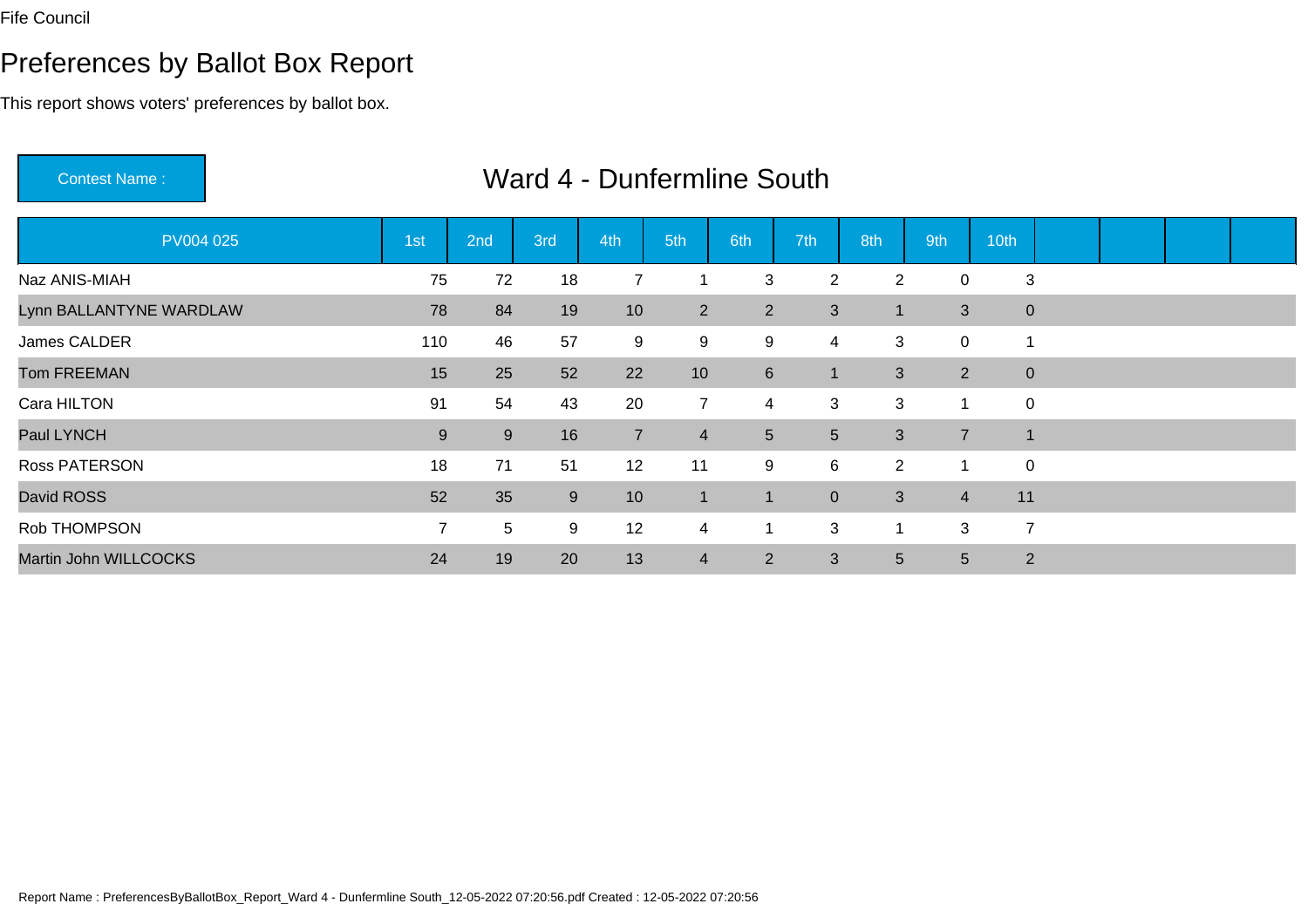Martin John WILLCOCKS

### Preferences by Ballot Box Report

This report shows voters' preferences by ballot box.

Contest Name :PV004 026 1st 2nd 3rd 4th 5th 6th 7th 8th 9th 10th Naz ANIS-MIAH <sup>56</sup> <sup>99</sup> <sup>19</sup> <sup>8</sup> <sup>3</sup> <sup>1</sup> <sup>0</sup> <sup>5</sup> <sup>4</sup> <sup>6</sup> Lynn BALLANTYNE WARDLAWW 100 64 23 12 2 2 3 2 8 2 James CALDERR 108 42 41 25 15 10 5 2 1 0 Tom FREEMANN 15 14 64 27 20 9 3 5 1 1 Cara HILTONN 124 74 38 20 6 3 6 1 2 1 Paul LYNCH <sup>6</sup> <sup>10</sup> <sup>16</sup> <sup>10</sup> <sup>7</sup> <sup>14</sup> <sup>5</sup> <sup>5</sup> <sup>7</sup> <sup>1</sup> Ross PATERSONN 15 82 64 23 11 8 9 6 2 0 David ROSS <sup>38</sup> <sup>32</sup> <sup>21</sup> <sup>11</sup> <sup>2</sup> <sup>3</sup> <sup>7</sup> <sup>7</sup> <sup>8</sup> <sup>13</sup> Rob THOMPSONN 3 2 3 3 14 17 11 4 3 5 10 5

29 13 17 13 13 8 7 7 1 14